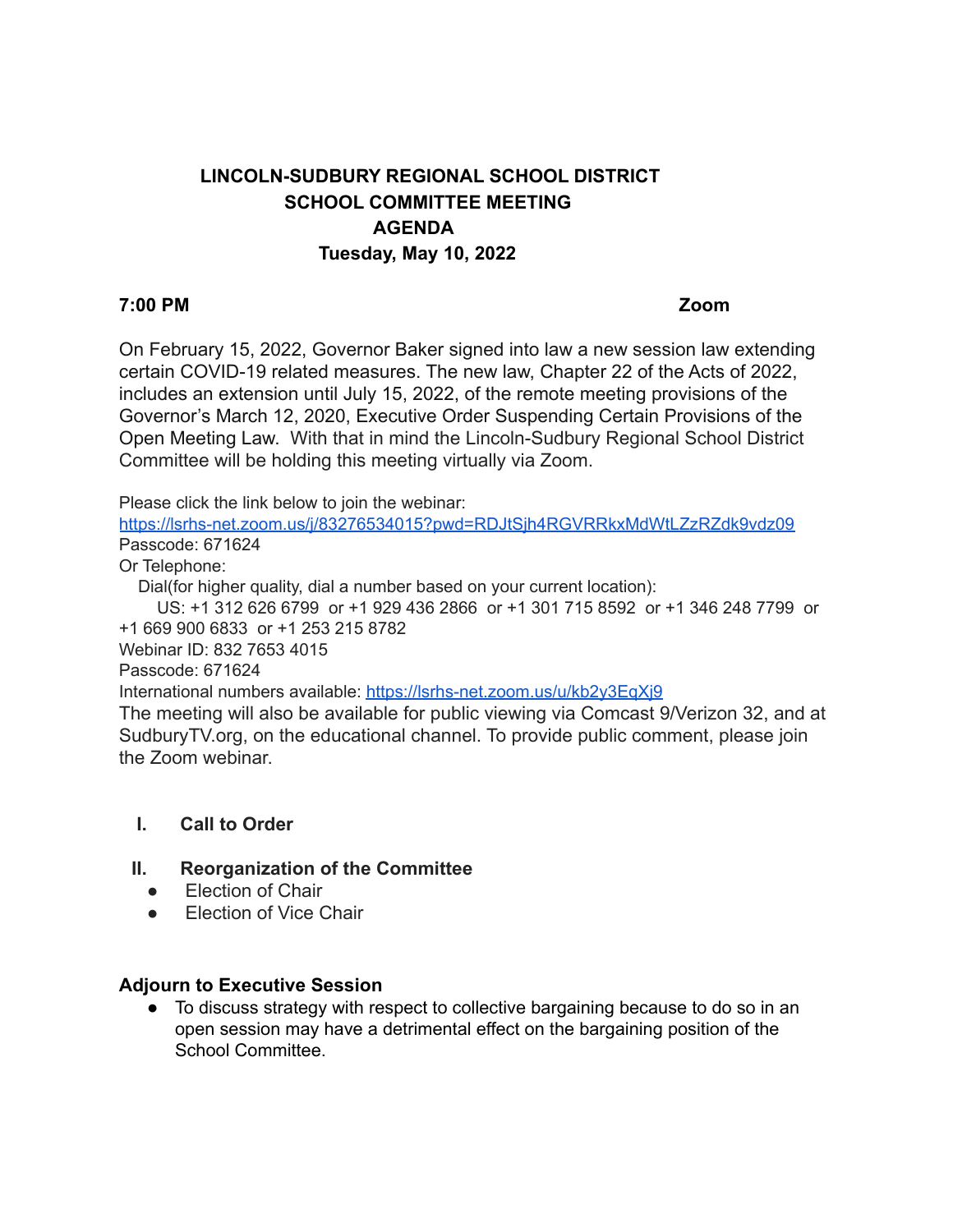Return to open session

III. **Public Comment** This is an opportunity for members of the community to address the School Committee. Individuals will sign in for an opportunity to speak during the public comment. School Committee Policy will allot each speaker three (3) minutes to present their material and must begin their comments by stating their name and city/town. Public comment is not a discussion, debate or dialogue between individuals and the School Committee. It is an individual's opportunity to express an opinion on issues with the School Committee.

## **IV. Presentation**

● Tim Jason and Susan Shields, Schedule Review Committee

## **V. Information and Discussion**

- Superintendent evaluation surveys
- **VI. Student Representative Report**
- **VII. METCO Parent Representative Report**
- **VIII. Teachers' Association Report**

## **IX. Chairperson and Liaison Reports**

● MOU with Teachers' Association re: Evaluation

## **X. Superintendent/Principal Report**

- Proposal for FY21 E & D
- General Updates

# **XI. Director of Finance and Operations Report**

• General updates

# **XII. Action Items**

- Approve transfer of FY21 E&D funds
- Ratify MOU with Teachers' Association re: Evaluation
- Superintendent evaluation surveys
- Vouchers 1153-1160

# **XIII. Approval of Minutes**

● Approval of minutes for April 26, 2022